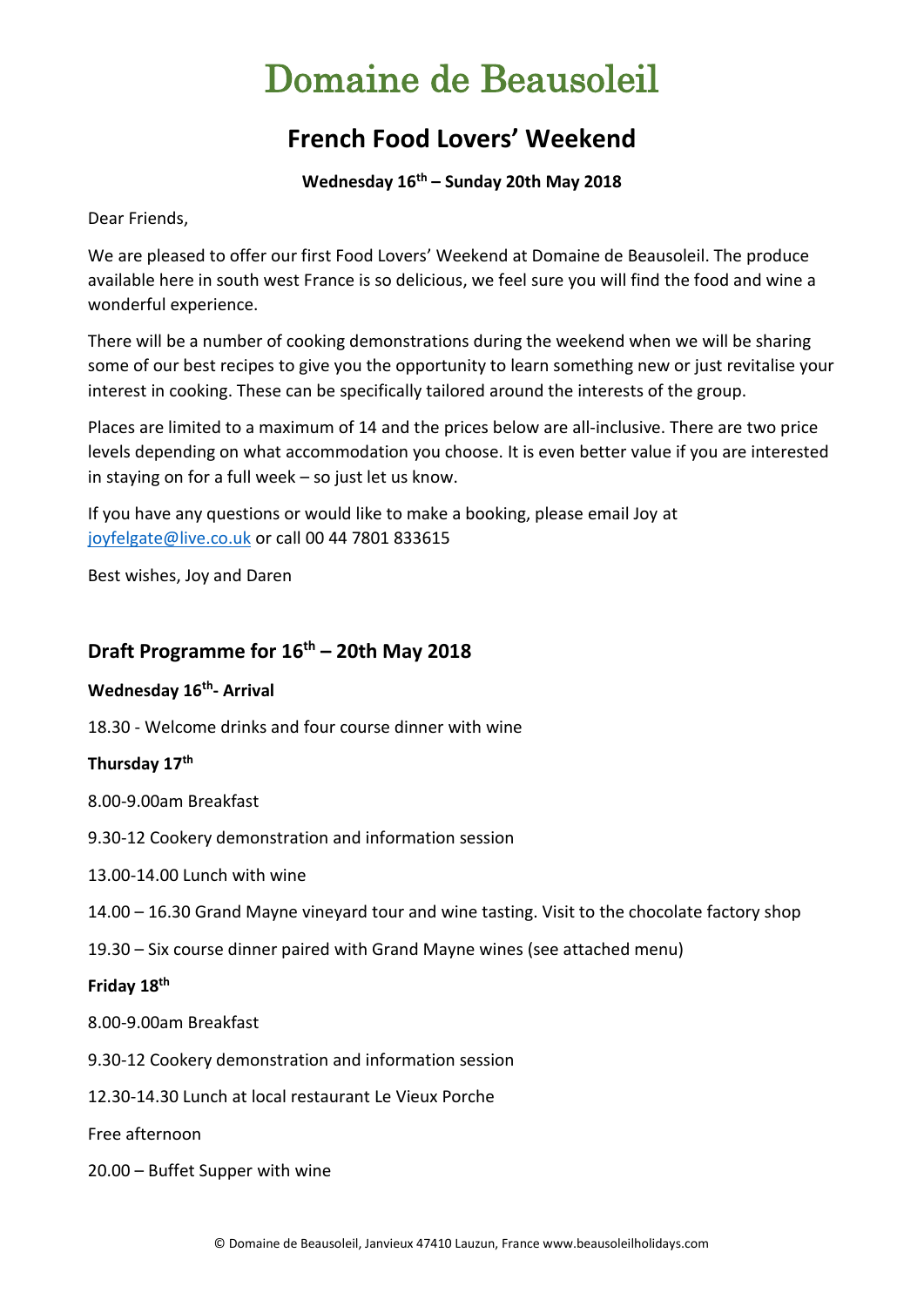# Domaine de Beausoleil

#### **Continues…**

#### **Saturday 19th**

8.00-9.00am Breakfast 9.30-12 Cookery demonstration and information session 13.00-14.30 Wine and food matching lunch Free afternoon 20.00 - Four course dinner with wine

**Sunday 20th – Breakfast and departure or the option to stay on**

## **Cost**

#### **Price includes:**

- 4 nights accommodation as set out below
- Breakfast every morning
- Lunch with wine every day (including lunch at Le Vieux Porche and wine matching lunch)
- Dinner with wine every evening (including the 6 course dinner paired with Grand Mayne wines)
- Trip to the vineyard and artisan chocolate shop
- 1 or 2 cookery demonstration sessions (according to demand)

### **Accommodation available:**

#### **Private accommodation**

- Arch (1 double bed) £345 per person based on 2 people sharing
- Lodge (1 double and 1 twin) £345 per person based on 2 people sharing

### **Shared accommodation – own room with shared facilities**

- Grange (2 double rooms) £295 per person based on 4 people sharing
- Farm (3 double rooms) £295 per person based on 6 people sharing

Single rooms available on request

Weekly rate available on request